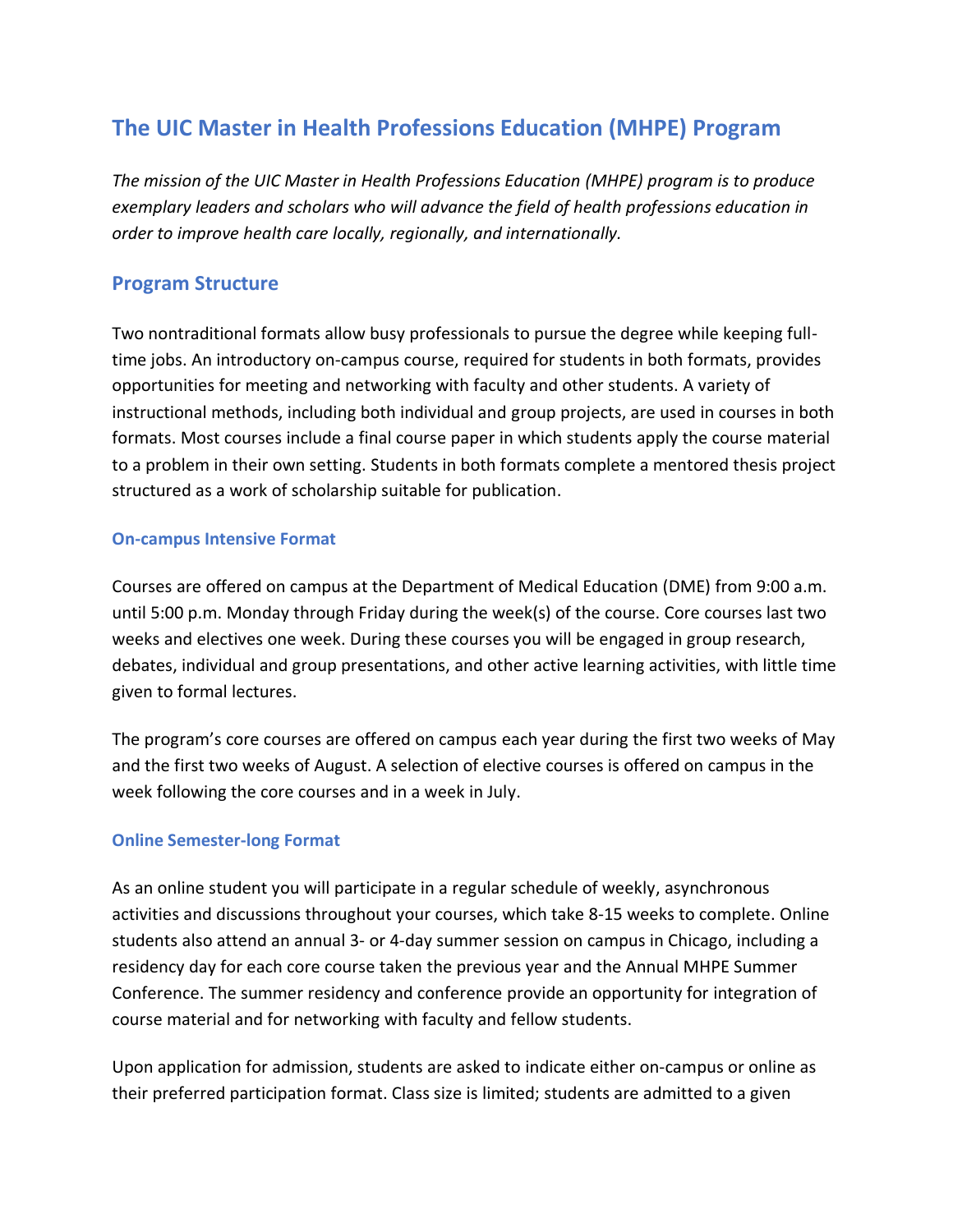format, and will be given registration preference for that format. Nonetheless, students may register for courses in either format as long as room is available. There is more flexibility for elective courses than for core courses.

## **Degree Requirements**

The Master of Health Professions Education (MHPE) program requires students to complete 32 semester credit hours, which are organized into three components: five core courses, electives, and a thesis. The core courses MHPE 501, 502, 503, and 504 each carry 4 credit hours and MHPE 505 carries 2 credit hours, for a total of 18 credit hours. Students accumulate 6-8 credits by completing three or four 2-credit electives, or via transfer of credits from a graduate program at another university (8 credit hours maximum). The remaining 6-8 credit hours are accumulated in thesis research, when students work with an advisor and committee to develop a mentored work of scholarship.

#### **Core Courses:**

The core courses, MHPE 501, 502, 503, and 504, are offered in on-campus and online formats in alternate years, and can be taken in any sequence. MHPE 505 must be taken first, and is conducted on-campus for students in both formats. A brief description of the courses can be found below.

MHPE 501 Scholarship in Health Professions Education MHPE 502 Instruction and Assessment in Health Professions Education MHPE 503 Curriculum and Program Evaluation in Health Professions Education MHPE 504 Leadership in Health Professions Education MHPE 505 Introduction to Health Professions Education

#### **Elective Courses:**

Elective courses may be selected from the following:

- Courses offered by the Department of Medical Education. See Course Descriptions below for a listing of available elective courses.
- Courses offered by other UIC schools, such as the School of Public Health or the College of Education.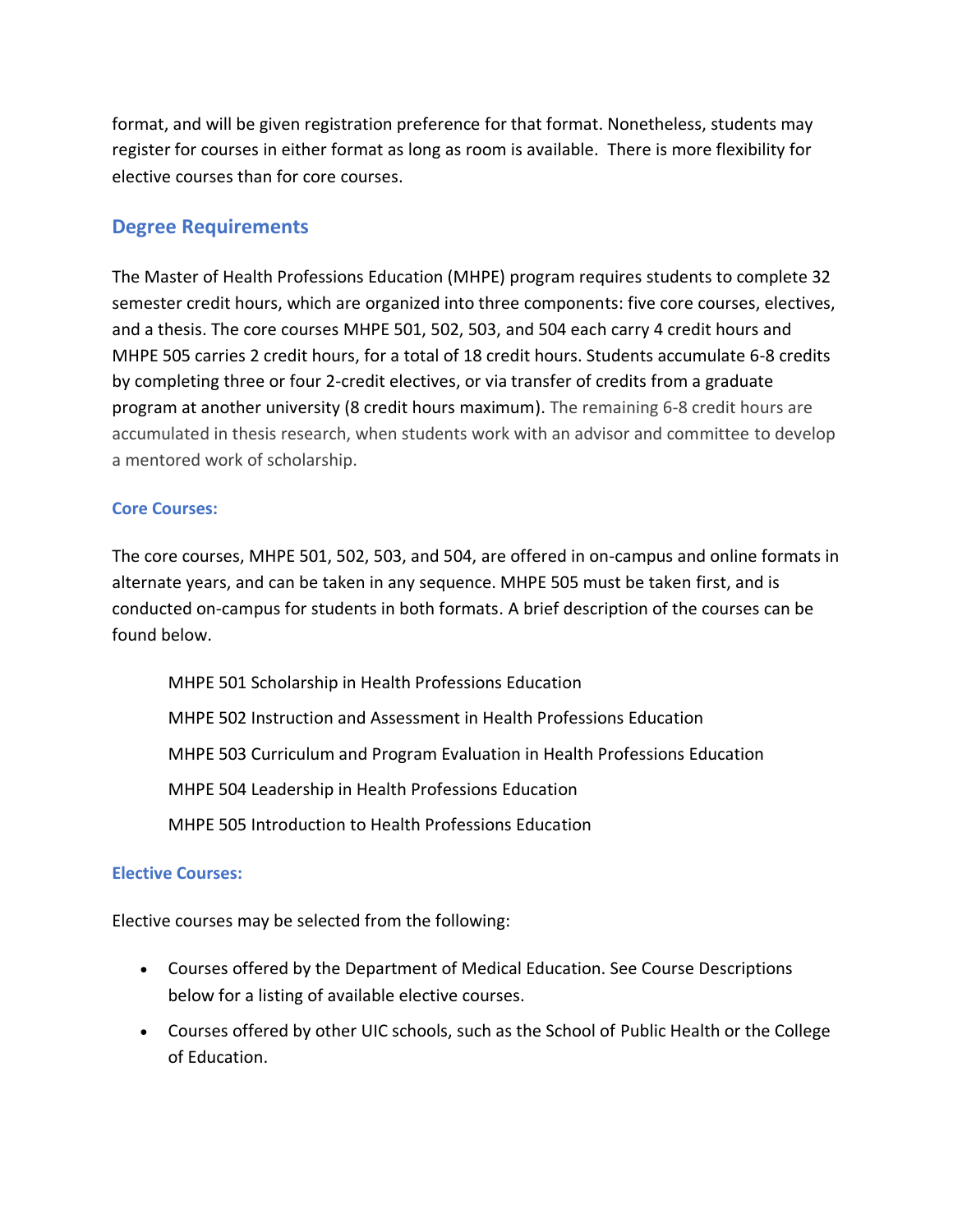- Independent Study: selected problems or issues in health professions education are investigated under the direction of a DME faculty member selected by the student.
- Transfer of credits to UIC from a graduate program from another university: up to 8 semester hours of graduate level credit which has not been applied toward another degree may be transferred if the student received an A or B grade and has the approval of the Director of Graduate Studies.

## **Thesis:**

The thesis is the capstone of the MHPE program, in which students apply what they have learned to produce a rigorous work of HPE scholarship suitable for publication (although publication is not required). The thesis is closely supervised by a DME major advisor with input from at least two other committee members; one committee member may be a faculty member at the student's home institution (the other is another DME faculty member). Typical thesis projects include educational research questions; the development, piloting and evaluation of instructional programs or learner assessments; and literature reviews. Theses often tackle actual problems in the student's own institutional setting, while at the same time addressing a gap in the broader field of health professions education.

## **Course Descriptions**

#### **Core Courses**

#### **MHPE 505**

## **Introduction to Health Professions Education**

This course provides an orientation to the entire MHPE Program – its mission, goals, and prototypical instructional methods of active and collaborative learning. It introduces each core course and key initial content for these courses, and provides an introduction to an important thread in the Program – completion of a thesis. Finally, it provides opportunities to meet faculty members, other students, and alumni, and to begin the process of becoming members of this community of leaders and scholars in health professions education.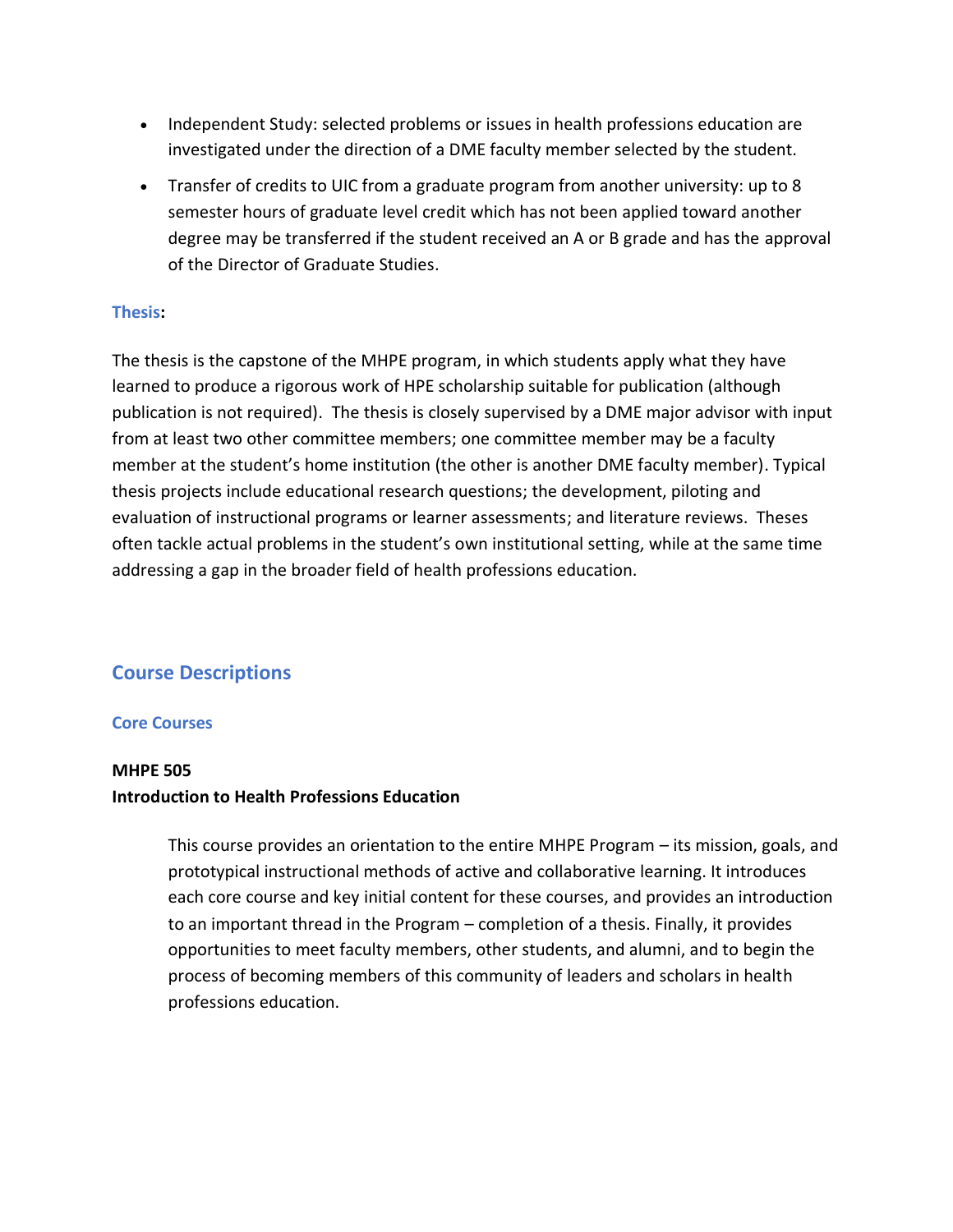## **MHPE 501 Scholarship in Health Professions Education**

This course provides a broad introduction to scholarship in health professions education (HPE), including types of scholarship, standards for scholarship, and the use of conceptual frameworks for developing educational policies, programs and research. Students practice planning the initial stages of a research project, and analyze appropriate uses for quantitative, qualitative, and survey research.

#### **MHPE 502**

#### **Instruction and Assessment in Health Professions Education**

An introduction to the concepts, methods and issues of effective instruction and assessment in health professions education, including the examination of how effective instruction and assessment support student learning and faculty decision making.

#### **MHPE 503**

#### **Curriculum and Evaluation in Health Professions Education**

Examines methods and issues in planning and evaluation of educational programs in the health professions, including how institutional and social forces affect planning and evaluation.

## **MHPE 504**

#### **Leadership in Health Professions Education**

An introduction to theories of organizational behavior that may be applied to leadership/organizational dilemmas, as well as the development of practical experience and provision of tools for assessing, leading, and managing individual and organizational change in health professions contexts.

#### **Elective Courses**

#### **Foundations: Curriculum, Instruction, Assessment, Evaluation**

- Cognition, Expertise, and Instructional Design
- Simulations in HPE
- Technology-Enhanced Instruction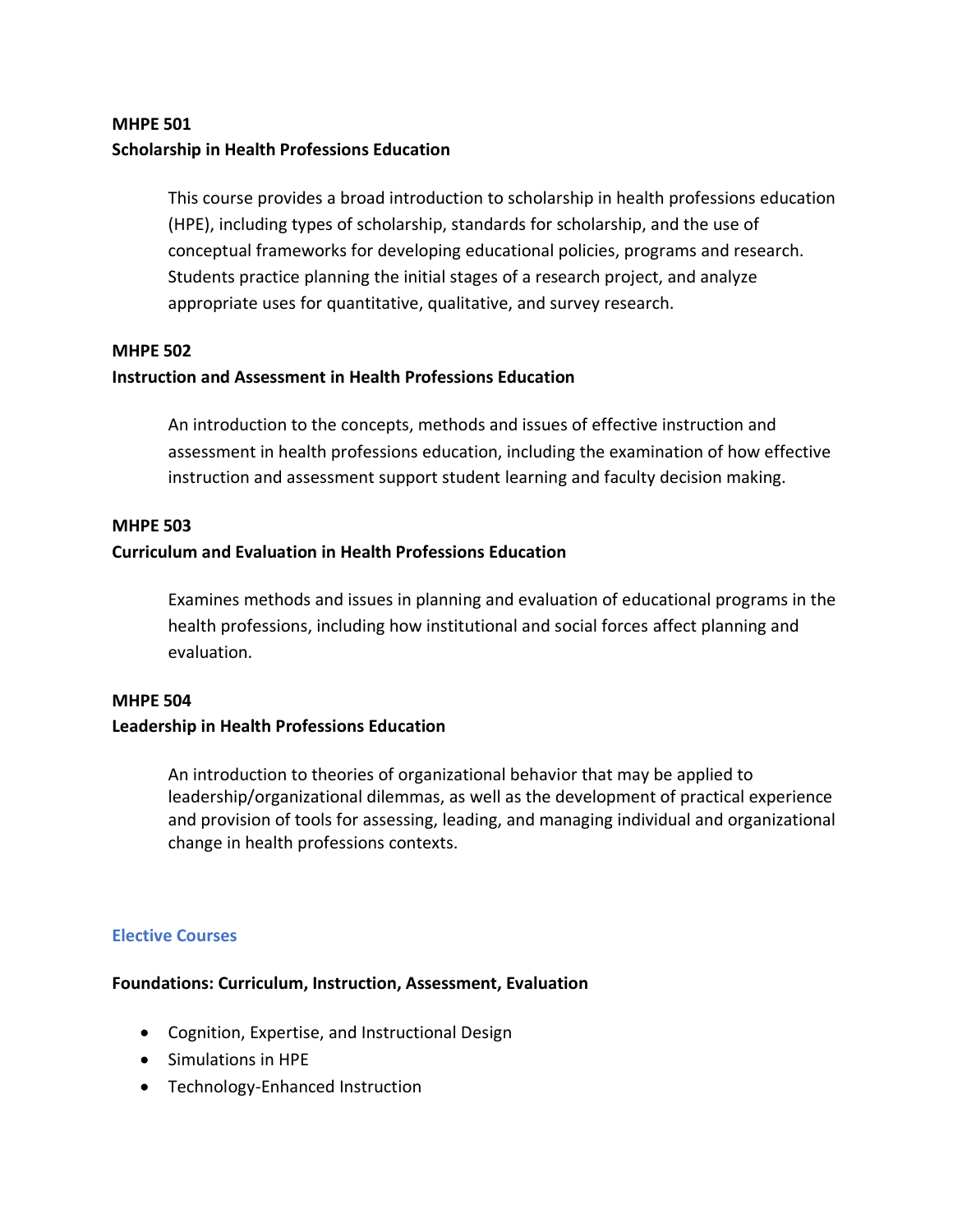- Instruction and Assessment with Standardized Patients
- Health Humanities
- Teaching about Disabilities
- Innovative Assessment Methods
- Assessment of ACGME Competencies & Milestones

#### **Leadership**

- Leadership & Professional Identity
- Leading Change in Healthcare
- Admissions, Student Progress & Oversight
- Diversity in HPE

#### **Scholarship and Grant Writing**

- Introduction to Quantitative Data Analysis
- Qualitative Methods
- Survey Research Methods
- Grant Writing
- The Elements of Persuasive Writing

#### **Foundations: Curriculum; Instruction; Assessment; Evaluation**

#### **Cognition, Expertise, and Instructional Design**

This course addresses the implications of human cognition for instructional design in health profession education. It will involve a critical examination of research on expertise, expertise development, and instructional design.

Faculty: Jeffrey Cheung

#### **Innovative Assessment Methods**

This course explores assessment approaches not addressed in depth in MHPE 502, including standardized oral exams, the Key Features approach, situational judgment tests, programmatic assessment, assessment in mastery learning settings, and how assessment affects learning. The focus is on validity and threats to validity for each approach. **Instructors**: Rachel Yudkowsky, Dorthea Juul

#### **Assessment of ACGME Competencies and Milestones**

This course will review a select number of assessment methods for each of the ACGME competencies and the CanMED roles, elaborate on the selection process of assessment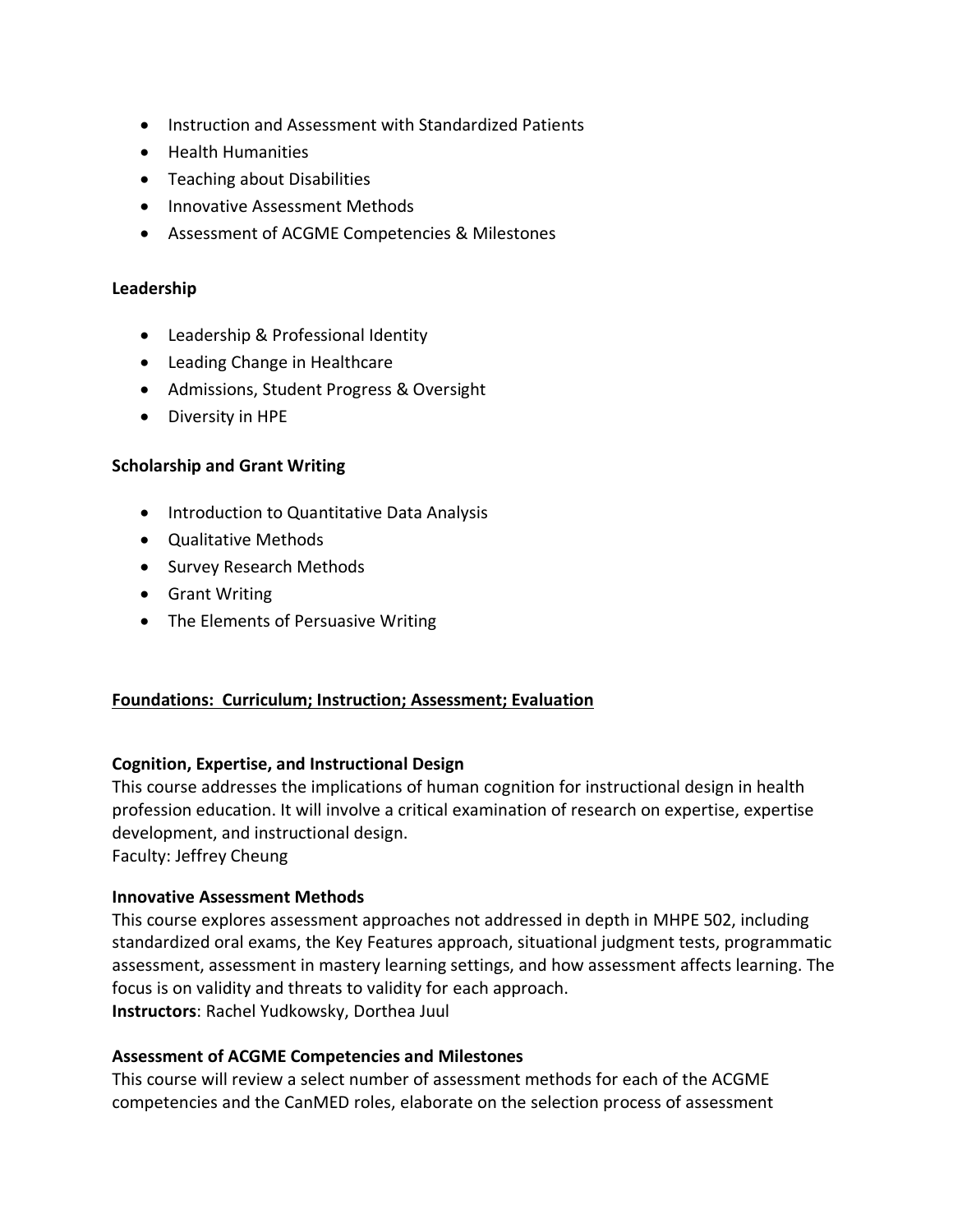methods according to the milestones, select competency milestones from a pool of items and map to specialty milestones. Participants will critically review the assessment methods used at their home institutions and prepare a blueprint reflecting innovations that they want to introduce. This course is very interactive and includes a number of individual and group presentations. The outcome of this course will be the preparation of a manuscript for publication according to guidelines that will be provided. **Instructor**: Ara Tekian

#### **Simulations in HPE**

The purpose of this elective is to introduce the learners to the use of simulation technology in medical education. The scope is focused, not comprehensive, and addresses instruction and assessment at the level of individuals and teams. Participants are expected to design and present a clinical educational or assessment project that uses simulation technology. **Instructor:** Ara Tekian

#### **Instruction & Assessment with Standardized Patients**

This course provides a hands-on introduction to deploying standardized patients (SPs) to enhance instruction and assessment in HPE. Students will write an SP case, train an SP to portray the case, pilot the case, design an instruction program, and develop assessment instruments based on their case.

**Instructor:** Rachel Yudkowsky

#### **Health Humanities**

This course focuses on the role of health humanities in instruction and assessment in health sciences curricula. Disciplinary perspectives are drawn from literature/narrative, history, and ethics.

**Instructors**: Sandra Sufian, Kristi Kirschner, Michael Blackie

#### **Teaching about Disabilities**

Despite the prevalence of disability in the population (~20%) and in health care settings, education about disability is not a routine component of health professions curricula. Nor are people with disabilities proportionately represented in the health professions. As a result, health professionals are unusually susceptible to cultural bias and stigma, and often poorly informed about the health issues facing people with disabilities. This elective will discuss how to teach health professions students about the following topics:

- Conceptual frameworks for addressing disabilities in the health professions
- Disability in health care settings including ADA, language, universal design
- The effects of ignorance, negative attitudes and bias on medical decision-making and health care outcomes
- The critical role of learning from and incorporating people with disabilities
- Disability inclusion in the health professions (including reasonable accommodations, technical standards, and movement toward competencies)

**Instructors**: Kristi Kirschner & Ray Curry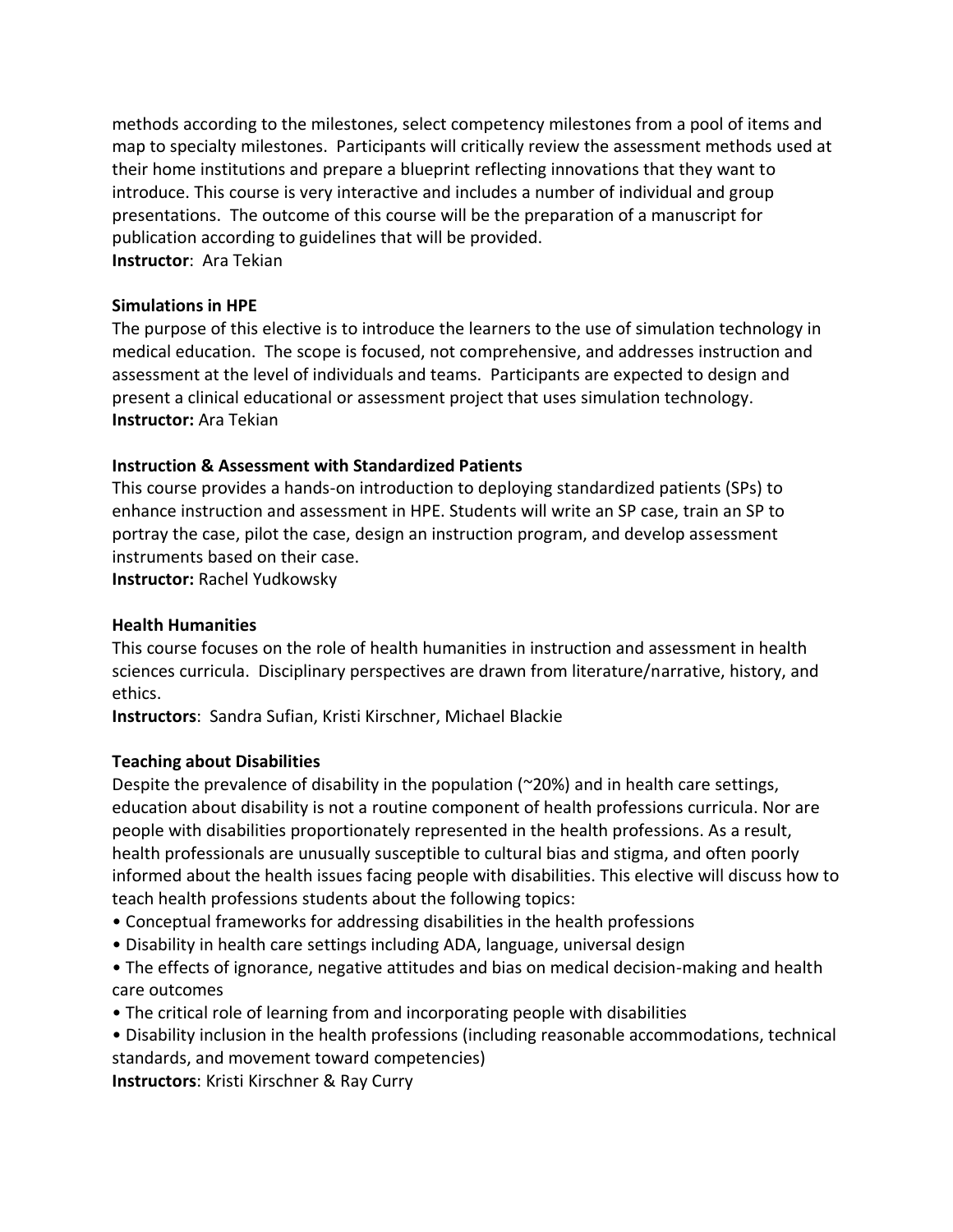#### **Leadership**

#### **Admissions, Student Progress and Oversight**

This course focuses on policies and practice related to oversight for student assessment and progress in health science curricula. **Instructor**: Tim Murphy

#### **Leading Change in Healthcare**

This course looks at the increasingly rapid pace of change and the factors; political, economic, social, technological, environmental, and legal that impact change along with how to lead individuals and organizations through the process. **Instructor**: George Vukotich

#### **Diversity in HPE**

This course focuses on issues related to diversity in health professions education – diversity of students and of faculty; and diversity of disciplinary perspectives. **Instructor:** Jorge Girotti

#### **Leadership and Professional Identity**

This course provides an introduction to social science theories that focus on professional identity formation in leadership contexts. We explore: how leaders in the health professions learn the social norms associated with leadership; how these norms are affected by various identities, such as gender, race, nationality, disability, and clinical specialty; and the impact of these types of identities on inter-professional groups. **Instructor**: Laura Hirshfield

#### **Scholarship and Grant Writing**

#### **Introduction to Quantitative Data Analysis**

Introduction of students to a variety of techniques for analyzing behavioral science or educational data and provides hands-on experience performing these analyses with statistical software. Students will gain a sense of the breadth of techniques available for understanding and exploring relationships in data. The ulterior motive of the instructors is to free students from the tyranny of fear of quantitative analysis. **Instructor**: Alan Schwartz

#### **Qualitative Methods**

This course is designed to introduce students to the logic and practice of qualitative research. After discussing various theories of research design, we will examine several methods of qualitative data collection used by researchers in health professions education, discuss the